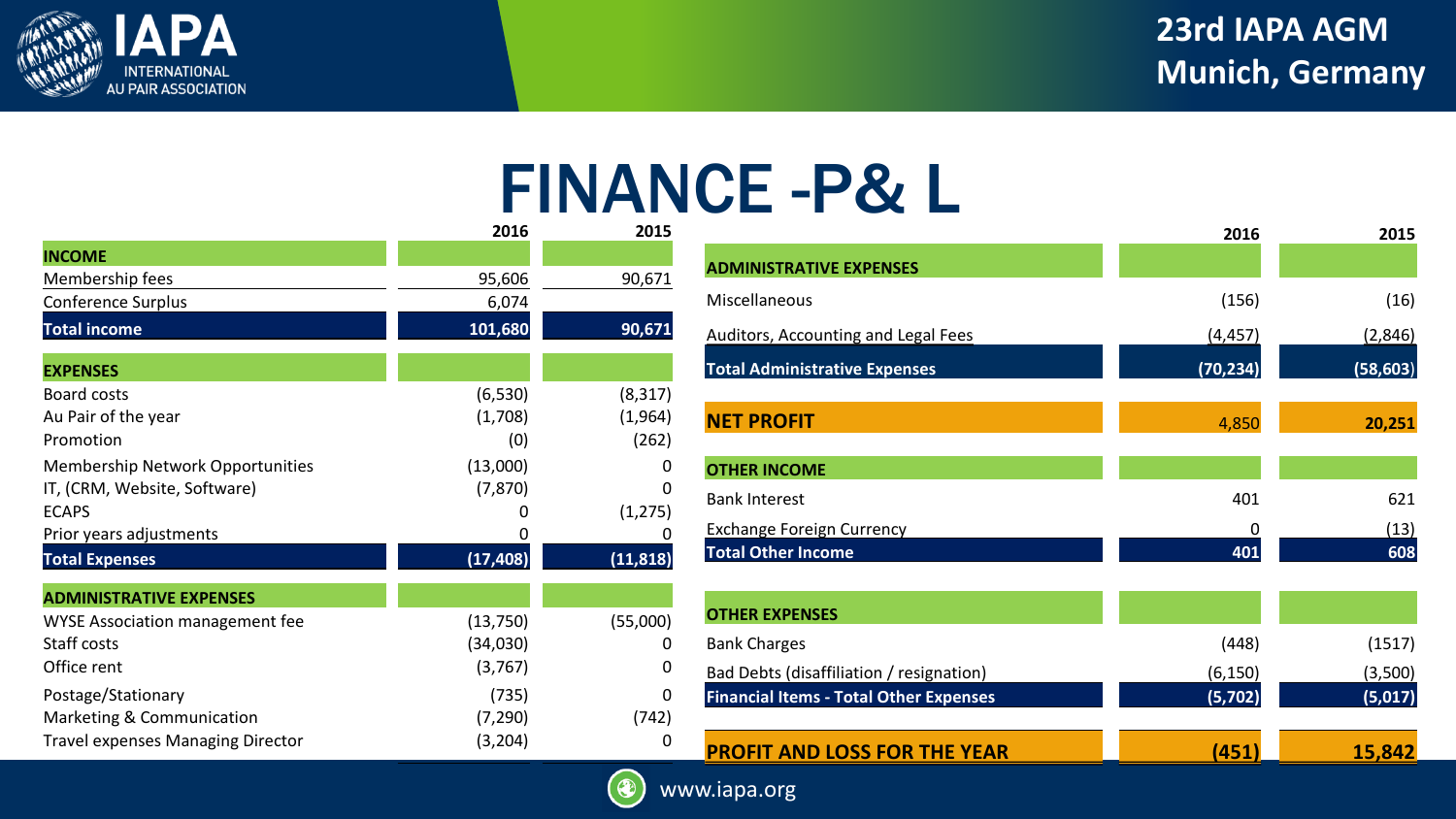

## FINANCE – BALANCE SHEET

| <b>ASSETS</b>                           | 2016    | 2015    |
|-----------------------------------------|---------|---------|
| <b>Current Assets</b>                   |         |         |
| Clearing with WYSE Travel Confederation | 25,551  | 29,305  |
| Clearing with WYSTC                     | O       | 15,940  |
| Clearing with WYSE Work Abroad          | 0       | 2,200   |
| <b>Accounts Receivables</b>             | 5,822   | 79,475  |
| <b>Bank Deposits</b>                    | 144,995 | 164,097 |
| <b>TOTAL CURRENT ASSETS</b>             | 176,368 | 289,817 |
| <b>TOTAL ASSETS</b>                     | 176,368 | 289,817 |

| <b>LIABILITIES</b>          | 2016    | 2015           |
|-----------------------------|---------|----------------|
| <b>Equity</b>               |         |                |
| <b>Accumulated reserves</b> | 164,566 | 148,724        |
| Result of the period        | (451)   | 15,842         |
| <b>Total Reserves</b>       | 164,115 | 154,566        |
| <b>Total Owners Equity</b>  | 164,115 | <u>164,566</u> |
| <b>Creditors</b>            |         |                |
| Deferred Income             | 6,550   | 97,355         |
| Clearing with IAS a/s       | O       | 20,195         |
| Various creditors           | 5,703   | 7,701          |
| <b>Total Creditors</b>      | 12,253  | 125,251        |
| <b>TOTAL LIABILITIES</b>    | 176,368 | 289,817        |